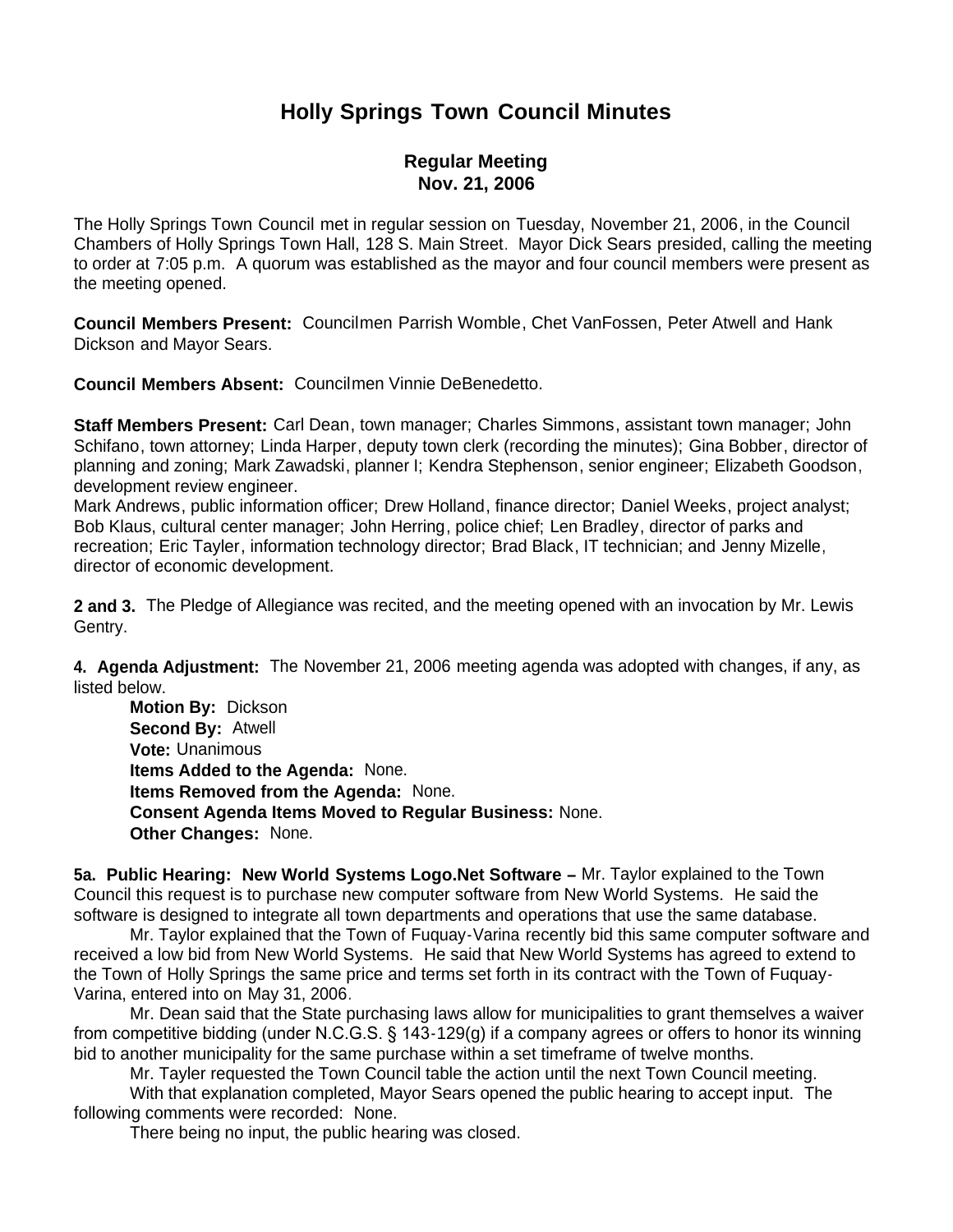**Action:** The Council approved a motion to defer action for the purchase of new computer software in the amount of \$462,550 from New World Systems.

 **Motion By:** Womble **Second By:** Atwell **Vote:** Unanimous

**5b. Public Hearing: Wildacre Zoning Vested Rights, 06-ZVR-02 –** Mr. Zawadski said that this request is for Zoning Vested Rights for Wildacre, 06-ZVR-02 development and according to the Unified Development Ordinance, (UDO), Section 9.08 Zoning Vested Rights provisions, zoning vested rights may be granted to allow a specific development plan to be completed under the zoning regulations in place at the time of approval of the original plan.

Mr. Zawadski said that staff is recommending approval.

 With that explanation completed, Mayor Sears opened the public hearing to accept input. The following comments were recorded:

Mr. Wayne Turner of 224 Cliff Creek Drive, Holly Springs asked for clarification on the distance between the Sunset Ridge North development and Wildacre's and how many homes will be developed within the Wildacre development. He said that he was also concerned about the increase traffic this development would create on Holly Springs Road toward the Cary direction.

There being no further input, the public hearing was closed.

 Councilman VanFossen said that one of the exceptions that the developer is asking for vested rights is the side and rear architectural design elements for all lots adjacent to the open space. He said the old development incentives required side and rear architectural design elements for lots adjacent to open space and lots less than 10,000 square feet. He asked the developer what was being proposed for the side and rear architectural design elements.

 Mr. Phillip Culpepper, 2513 Buckston Court, Chapel Hill a consultant planner for Preston Development explained in the original approved plan the lots were located to the center of the creek and the new owner decided to preserve the open space between the lots and preserve the buffers and keep the creeks out of the rear yards. He said that by creating the open space the lots will be backed up to the open space. Mr. Culpepper said the development will meet all the Town's required standards.

Councilman Van Fossen said the new regulations also require that a minimum of three acres be set aside for commercial development since the project is over 300 acres.

Mr. Culpepper said that the original plan did not proposed any commercial development and is not an issue for the developer, with the road layout within that area the existing and future commercial plans is significant to serve that area.

Councilman Atwell explained that when Wildacre development was originally approved by the Town Council on December 5, 2005 the development incentive regulations in the UDO have changed since the plan was originally adopted and now the developer is applying for zoning vested rights for this project. He said with the approval of zoning vested rights will allow the developer to develop the property under the UDO regulations and incentives that were in place at the time of the original approval. He said that this request does not address any specific changes in the plan.

**Action:** The Council approved a motion to grant the use of Zoning Vested Rights for project #05-DP-09, Wildacre, for a period of five years from this date to authorize the development of this property according to the terms and conditions of the Unified Development Ordinance in place at time of approval of the original preliminary plan in December 5, 2005.

 **Motion By:** Womble **Second By:** Atwell **Vote:** Unanimous

**6. Consent Agenda:** The Council approved a motion to approve all items on the Consent Agenda, the motion carried following a motion by Councilman Womble, a second by Councilman Dickson and a unanimous vote. The following actions were affected:

 6a. Budget Amendments Report - The Council received a report of the FY 2006-07 budget amendments #26 through #33 approved by the town manager.

6b. Budget Amendment, \$50 – The Council adopted a budget amendment to the FY 2006-07 budget to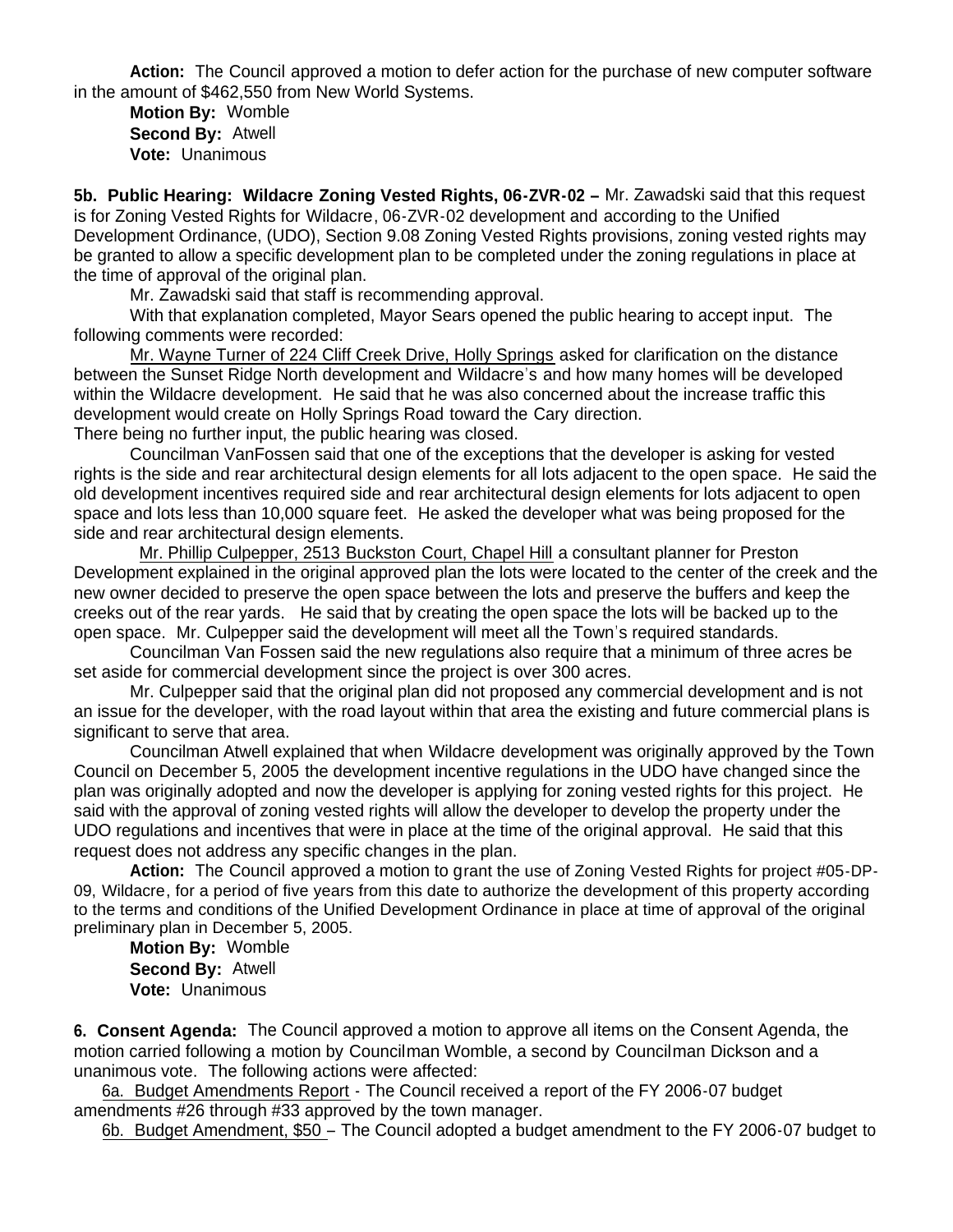accept donation from the First Baptist Church of Holly Springs for the Holly Springs Fire/Rescue Department. *A copy of budget amendment is incorporated into these minutes as an addendum page.*

 6c. CDBG Budget Ordinance 06-16 – The Council adopted Ordinance 06-16 accepting Community Development Block Grant funding in the amount of \$45,400 and establishing a project budget for the Scattered Sites Local Option program, which the funding is to be used. *A copy of Budget Ordinance 06-16 is incorporated into these minutes as an addendum page.*

6d. CDGB Scattered Sites Program Contract – The Council authorized entering into a contract with The Wooten Company for administration of the 2006 CDBG Scattered Sites program. *A copy of the contract is incorporated into these minutes as addendum pages.*

 6e. Parks and Recreation Advisory Committee Appointment – The Council appointed Monica Fanjoy to fill an open seat on the Recreation Advisory Committee with a term to expire June 30, 2009.

 6f. Relocation of N. Main Street Fire Station – The Council ratified a contract with Mullen Construction Company, Inc. in the amount of \$34,200 to relocate former N. Main Street fire station to the Holly Springs Public Works facility. *A copy of the Mullen Construction Company, Inc. contract is incorporated into these minutes as addendum pages.*

 6g. Ordinance 06-17, Code Enforcement Amendment – The Council adopted an ordinance amendment to Chapter 6 of the Holly Springs Code of Ordinances on Code Enforcement regarding grass and weeds. *A copy of Ordinance 06-17 is incorporated into these minutes as addendum pages.*

 6h. Union Ridge Infrastructure Reimbursement Agreement – The Council approved to enter into a infrastructure reimbursement agreement with the developer of Union Ridge with terms previously approved by the Council. A c*opy of the Union Ridge Infrastructure Reimbursement Agreement is incorporated into these minutes as addendum pages.*

6i. Resolution 06-52, Reclaimed Water Systems Standards and Details – The Council adopted Resolution 06-52 amending and renumbering the Reclaimed Water System Standards and Details of the Town's Engineering Design and Construction Standards Manual. *A copy of Resolution 06-52 is incorporated into these minutes as addendum pages.*

**7a. Holly Springs Cultural Center Fees and Policies** – Mr. Klaus explained this request is to consider the Cultural Center's facility rental fees and policies. He said the fees and policies reflect the current practices at other cultural centers and theatre organizations and are consistent with the policies and charges of the Bass Lake Retreat Center and the Hunt Community Center.

Mr. Klaus said that in the process of the research of the study, it produced a wide range of data that was considered carefully and staff reviewed numerous variables including the room sizes, equipment and presentation capabilities, room finishes and ambiance.

Mr. Klaus said that staff compared the facility rates and policies with the following agencies: Carrboro Arts Center; Raleigh Little Theater; Apex Community Center; Higher Ground Theater; Garner Historic Auditorium; Town of Cary Community Centers; Durham Arts Council Theaters; Hunt Center and Bass Lake Facilities, Town of Holly Springs.

Mr. Klaus said that the proposed rental rates are consistent with other Town of Holly Springs facilities with discounts given to Holly Springs residents and Holly Springs based non-profits and is conservative and promotes the maximum trail use of the facility.

Mr. Klaus said the proposed rental rates would become effective January 1, 2007 through June 30, 2007 and at the end of the fiscal year, staff will revaluated and make adjustments for the next FY 2007-08 budget year.

Mr. Klaus reviewed with Councilman Van Fossen the rental fees for the performing arts theatre stages and rental packages.

**Action:** The Council approved a motion to adopt the Holly Springs Cultural Center facility rental rates and policies to be effective January 1, 2007 through June 30, 2007.

 **Motion By:** Atwell **Second By:** Womble **Vote:** Unanimous

 *A copy of the Cultural Center fees and polices are incorporated into these minutes as addendum pages.*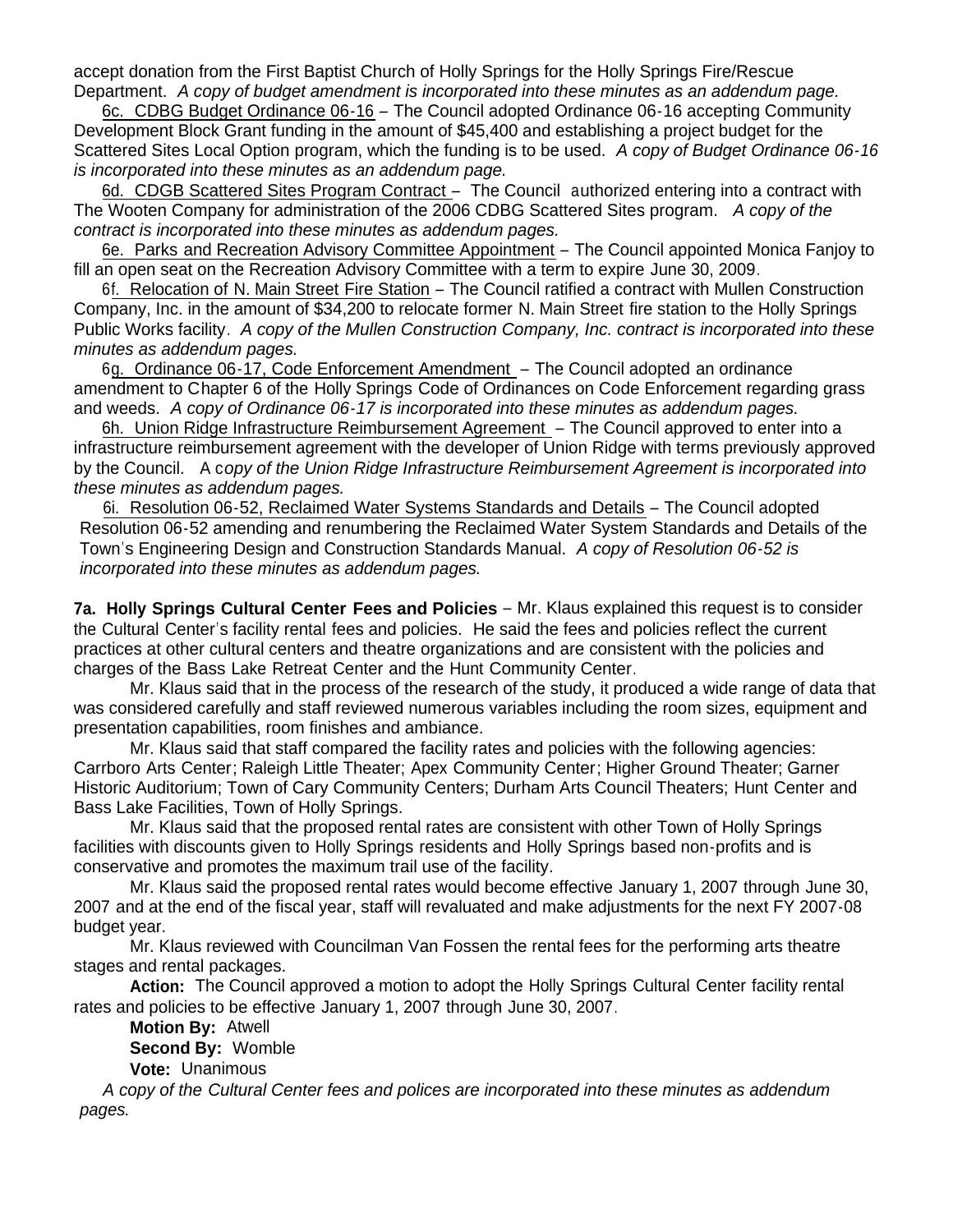At this time, Mayor Sears and Councilman VanFossen asked to be excused from discussion and deliberation on Items 7b, and the Council approved the motion to recuse Mayor Sears and Councilman VanFossen from the meeting.

 **Motion By:** Dickson **Second By:** Atwell **Vote:** Unanimous

Councilman Atwell said that there was no need of Councilman Van Fossen and Mayor Sears to recuse themselves when there is not a conflict of interest involved.

**7b. Green Oaks Parkway Property Condemnation –** Mr. Schifano said that in keeping with the Town's transportation improvement plan, the Town currently is attempting the voluntary acquisition of right of way for Green Oaks Parkway.

 He said the Town is obligated to acquire the right of way for construction of the new road pursuant to agreements with Twelve Oaks PUD and Novartis. He explained that the placement of the road and utilities will open up certain areas for development, which will increase the value of the parcels.

 Mr. Schifano said staff will continue to work with the three property owners for voluntary acquisition for the three properties. He said that this condemnation resolution will provide the authority, to condemn

the property, if needed.

**Action:** The Council approved a motion to adopt Resolution 06-51, authorizing condemnation proceedings to acquire property from various property owners for the construction of Green Oaks Parkway to serve Twelve Oaks Subdivision and Novartis Vaccines and Diagnostics, Inc.

 **Motion By:** Atwell **Second By:** Womble **Vote:** Unanimous  *A copy of Resolution 06-51is incorporated into these minutes as addendum pages.*

 **Action:** The Council approved a motion to readmit Mayor Sears and Councilman VanFossen into the meeting.

 **Motion By:** Atwell  **Second By:** Womble  **Vote:** Unanimously

**7c. Union Ridge Pump Station Site Plan** – Ms. Sudano said this request is to endorse the Union Ridge Pump Station site plan. She said the plan needs to be consistent with the Town's Engineering Design and Construction Standards. She said the that normally this approval process happens simultaneously with the preliminary plan approval; however, this development was not approved initially with a pumping station, the Town Council granted the developer permission to install a pumping station at a later date.

 Ms. Sudano said the pump station is surrounded by future Union Ridge subdivision lots and meets the buffer design standards and staff recommends approval.

 Councilman VanFossen asked for clarification on the lower property labeled as open space on the plan.

 Danny Blackburn of Blackburn Engineering Consultants representing the developer said the area located on the lower side of the property is the common open space and flood plain areas.

 Councilman VanFossen asked about moving the pump station farther downward onto the property. Mr. Blackburn explained for vehicular movement for maintenance of the pump station; the 50 foot buffer requirements and the site boundaries, the pump station can not be relocated farther away from the adjacent lots.

 Councilman Atwell explained that with the location of the property lines and required buffers the pump station is sited on the lot as tight as possible to fit onto the property.

 Councilman Atwell asked who owned the properties adjacent to the pump station property. Ms. Sudano said Progress Energy owns the property to the west and the property owner to the south of the pump station property where the street is subbed out is owned by Billy Powell.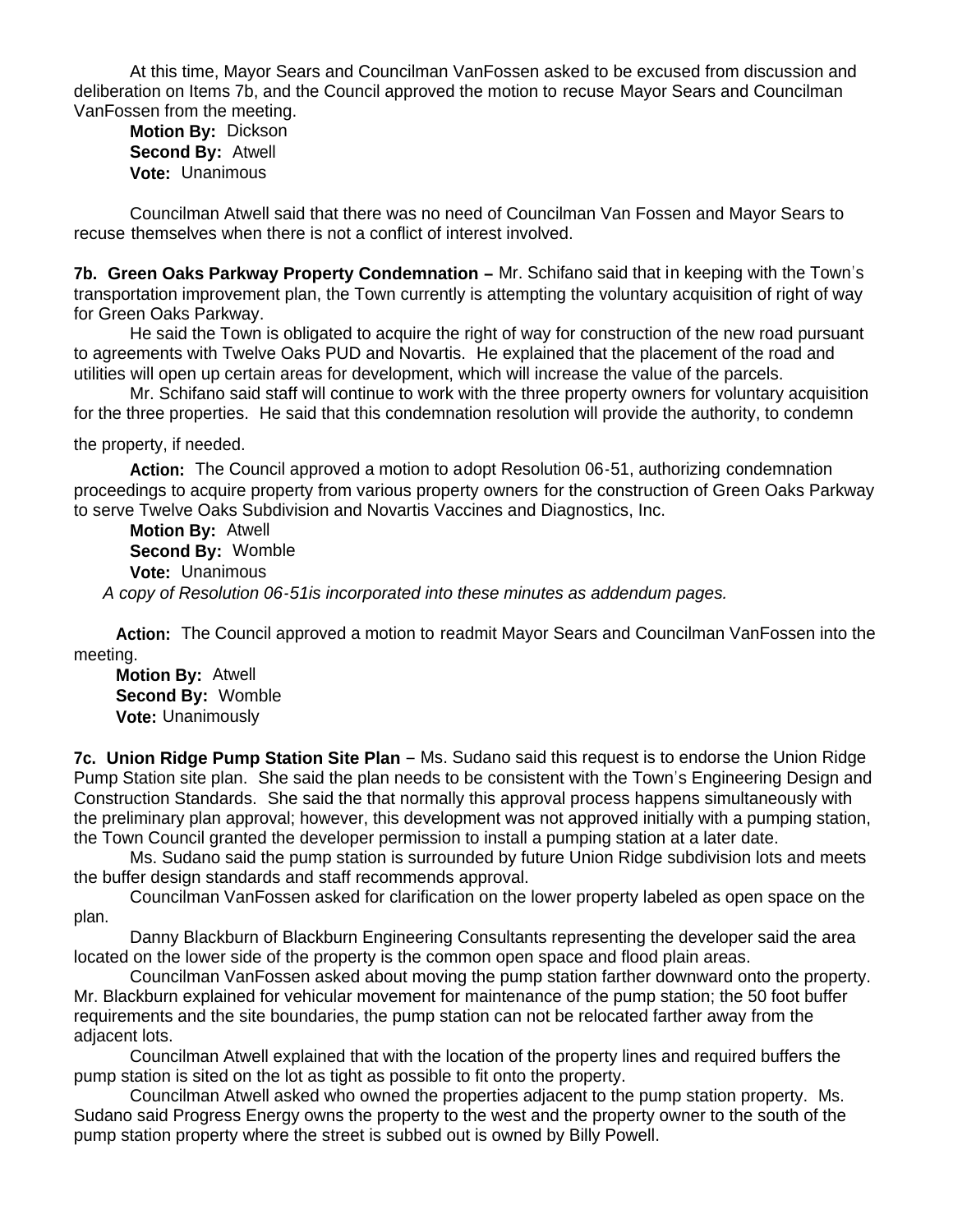Councilman Atwell ask if the adjacent property owner have been notified that will be a pump station at that site.

 Ms. Sudano said that there are not requirements within the Town's regulations to notify the adjacent property owners of the construction of pump stations.

**Action:** The Council approved a motion to approve Union Ridge pump station site plan with the following condition:

1. Upon approval of the preliminary pump station site plan, a preliminary plan amendment will need to be submitted for approval to reflect this pump station site location.

**Motion By:** Womble

**Second By:** Dickson

Mr. Dean clarified that because of lots 33, 53, and 37 is adjacent to the pump station that the recorded plat will clearly state a notation for all lots adjacent to and in the proximity to the pump station that informs the property buyer that a pump station will be placed on this lot, and will be subjected to routine maintenance and future upgrades and expansion activities by the Town.

Ms. Sudano said that staff and with the Town Attorney's concurrence, the plats for this project will clearly reflect a notation for all lots adjacent to and in proximity to the pump station that informs that a pump station will be placed on this lot, and will be subject to routine maintenance and future upgrade and expansion activities by the Town.

Councilman Atwell asked the requirements for notification of the adjacent property owners for public infrastructure.

Ms. Sudano said that there are not requirements for notification to the adjacent property owners for public infrastructure improvements.

Mayor Sears and Mr. Schifano discussed amending the UDO language to require notification to the adjacent property owners when infrastructure improvements are being done and it can be discussed more in detail at the Town Council retreat.

**Vote:** Unanimous

**7d. 5432 Sunset Lake Road Delay Road Improvements Request** – Ms. Sudano explained to the Council Members that earlier this year, the developer of 5432 Sunset Lake Road made a request to delay road widening requirements until a later date in the future. She said the request has been put on the back burner by the developer until now, allowing time for additional research.

 Mr. Paul Brewer, 2613 Windgate Hill Court, Raleigh the developer of 5432 Sunset Lake Road gave a brief history of the rezoning and landscaping, parking lot, handicap ramp and building improvements of the property. He said the property was rezoned two years ago to Commercial. He said this request is for the Town Council to consider delaying the road widening requirements in front of 5432 Sunset Lake Road and to work together and begin the improvements at the same time of the church property, the shopping center and the intersection of Sunset Lake Road and Optimist Farm Road. Mr. Brewer said that he would be willing to post a bond for the road improvements.

 Ms. Sudano said if the Council wishes to consider approval of the request to delay the road widening, staff is recommending the developer post a Bond in the amount of 125% of the cost of the road widening.

Councilman Womble discussed with Town staff it being more reasonable to do all the road widening improvements at one time.

Ms. Sudano agreed that doing all the road improvements at one time is better. She said the developer of the shopping center will be completed with the realignment of the portion on Sunset Lake

Road that is on the other side of Optimist Farm Road on or before December  $15<sup>th</sup>$ .

Councilman Atwell asked staff what will happen with the extra width on the side.

 Ms. Sudano said that she would have to review that area in more detail before she could answer regarding the extra width on that side.

Mr. Brewer said that in regards to the potential business that the hours of operation is from 10 a.m. – 7:00 p.m. which is not the peak hours for heavy traffic.

There were further discussion among Mr. Brewer and Councilman Van Fossen of what the difference between a Letter of Credit and posting a Bond. Mr. Brewer said that posting a Bond is cheaper than the Letter of Credit but agreed to either a Bond or a Letter of Credit.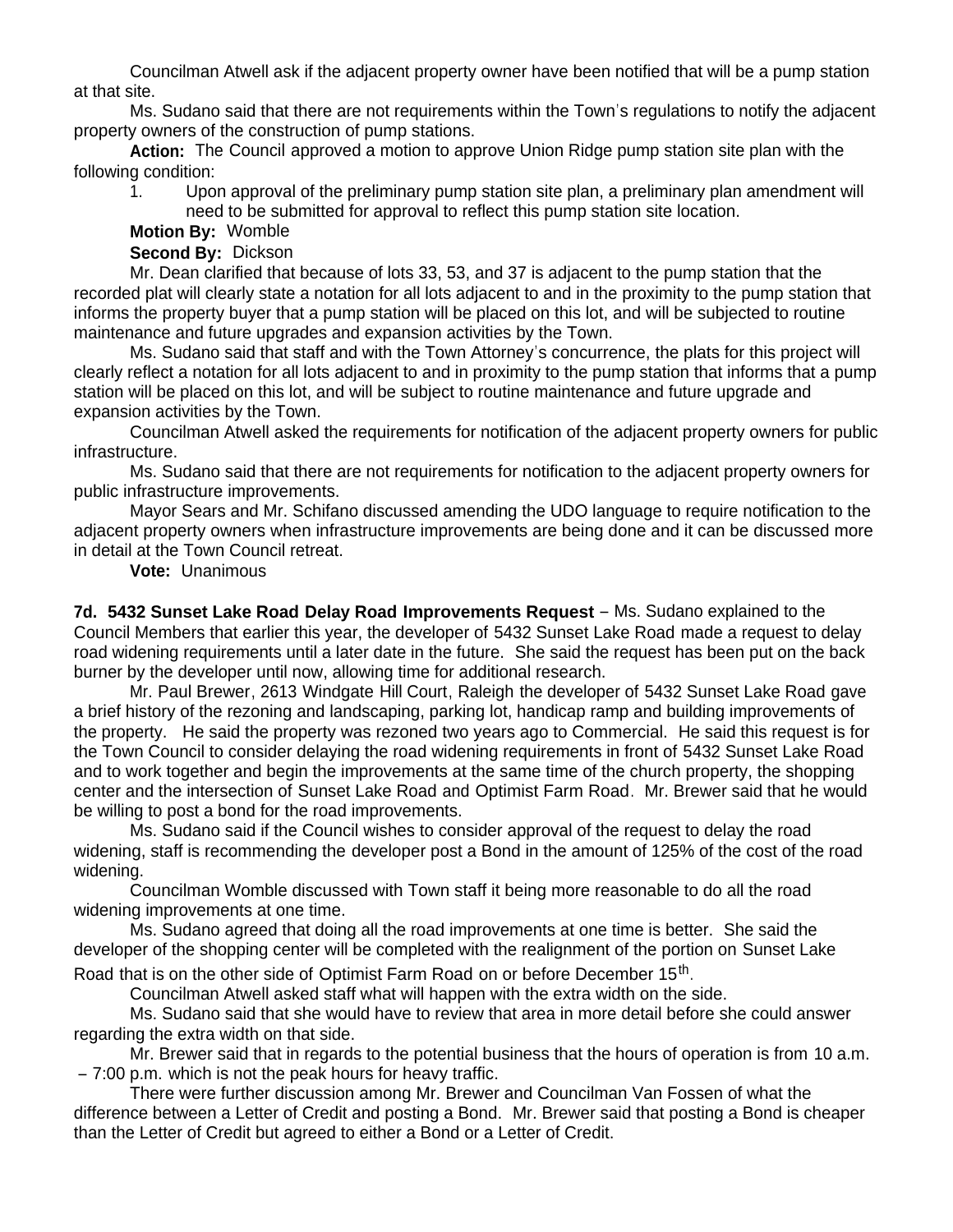**Action:** The Council approved a motion to approve a delay of the road widening improvements at 5432 Sunset Lake Road and the developer post a Bond in the amount of 125% of cost of the road improvement cost.

 **Motion By:** Womble **Second By:** Atwell **Vote:** Unanimous

**7e. Holly Springs Business Park Pump Station Project** – Ms. Stephenson said that this request is for the Council to consider approval of the Holly Springs Business Park pump station site plan. She said the Holly Springs Business Park is served by Warp Tech pump station, which is located north of Thomas Mill Pond.

Ms. Stephenson said with the rapid growth of the Holly Springs Business Park has created the need for the Warp Tech pump station to be upgraded and relocated downstream.

 Ms. Stephenson expanded that the scope of work required the Town to request for proposals for professional services to design the pump station site, with a new access road of 2,400 feet and a 4,000 feet upgrading the existing access road, 2,400 feet of gravity sewer line and approximately 9,400 feet force main (this may vary depending on chosen route).

 Ms. Stephenson said the proposed pump station will need to be sized for the build-out of the basin needs, including other potential industrial users.

 She said the Town is soliciting grant funds from Economic Development Administration, (EDA) and projected to be completed by October of 2007.

 Ms. Stephenson said that the selection committee recommends awarding the professional services agreement to Kimley-Horn and Associates for the design of the Holly Springs Business Park pump station in the amount of (approximately) \$305,000 includes contingency.

**Action:** The Council approved a motion to award contract to Kimley Horn and Associates for the design services in the Holly Springs Business Park pump station project.

**Motion By:** Dickson

**Second By:** Womble

**Vote:** Unanimous

 *A copy of Kimley-Horn and Associates agreement is incorporated into these minutes as addendum pages.*

**7f. Sunset Oaks, Phase 12 Parks and Recreation Fees** – Mr. Dean explained that this is a request from Bryan Properties asking the Town Council to reimburse the developer \$15,228 for 18 lots in Phase 12 of the Sunset Oaks Subdivision.

 Mr. Dean said Mr. Jim Earnhardt's memorandum explains what their confusion is with the parks and recreation fees that were paid for Phase 12, pursuant to the approved plans and the dedicating open space in previous phases of the Sunset Oaks PUD plan.

 Mr. Dean said the town attorney researched the plan review process, and found that the 7.56 acres subject to the amendment (phase 12) are subject to the parks and recreation fee and lieu amount and are not to be counted in the original Sunset Oaks PUD land dedication.

 Mr. Dean said that the determination of this issue much be addressed by the Town Council, since the requirement was approved by the Council. He said the Council is being asked to either affirm its previous actions or formally approve the request from Bryan Properties for reimbursement of their parks and recreation fees.

Mr. Earnhardt of 807 High Grove Drive Chapel Hill representing Bryan Properties said that in regards to the park and recreation fees for Sunset Oaks at the time it was originally approved as a PUD, the developer dedicated 90 acres of open space and natural area instead of the payment-in-lieu. He said the original PUD plan was approved with 850 dwelling units and at a later time the developer added 18 lots as phase 12 and during the planning approval process with the planning board and the review committee that he understood all the open space and fees was satisfied and met all the requirements. He said that he was unaware of the fees in- lieu of parks and recreations were required until after the approval of the added 18 lots and until recording the final plat. He said Bryan Properties paid the fees in that to record the plat and is now requesting for re-imbursement of \$15,228 for 18 lots due to the understanding that all the open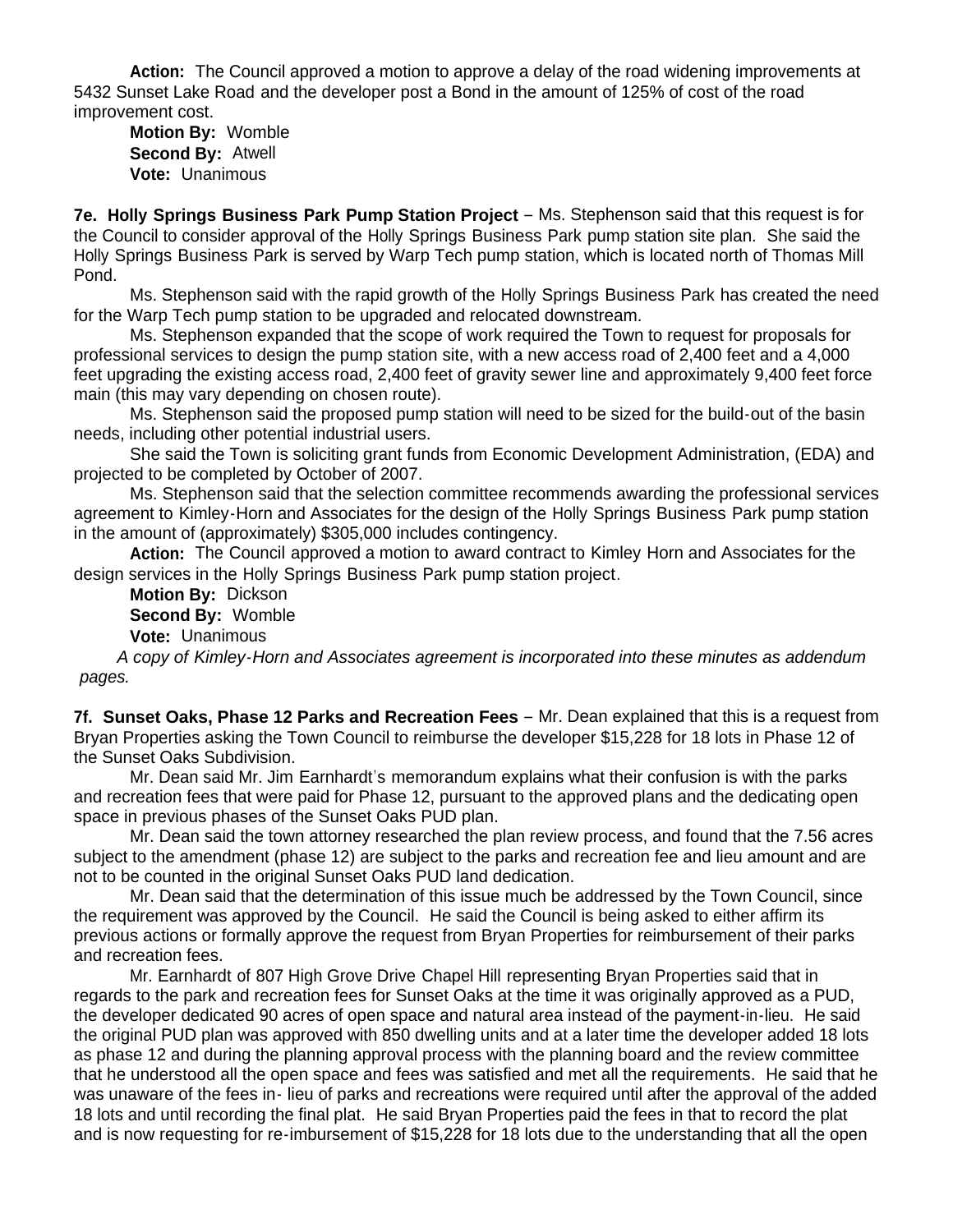space requirements were met.

Mr. Schifano said that he had included his memorandum in how the chain of events took place in the approval process and how his recommendations. (See attachments.)

**Action:** The Council approved a motion to approve to reimburse the parks and recreation fees in the amount of \$15,228 for 18 lots in Phase 12 of the Sunset Oaks Subdivision.

 **Motion By:** Dickson **Second By:** Womble

**Vote:** Unanimous

*A copy of Bryan Properties letter and Town Attorney's memorandum are incorporated into these minutes as addendum pages.*

**7g. Police Department Reorganization** – Mr. Dean said that over the last six months, Chief Herring has been evaluating the operations within the Police Department. He said that staff would like to recommend a phased reorganization plan for the Police Department as follows: phase one would require a new Captain's position, and the reclassification of one school resource officer into a sergeant's position. He said that Holly Springs is the only Town in Wake County that provides school resource officers to all the schools.

Mr. Dean explained the organizational structure proposed in "Attachment A" (*"Attachment A" is incorporated into these minutes as addendum pages)*, demonstrates how the reorganization works. He said adding a new Captain's position that will be responsible for daily operations, and to coordinate administrative functions. The lieutenant's positions will be set up as watch commanders to oversee patrol operations. The sergeant's reclassification will be to coordinate the activities of the school resource officers. He said the structure will allow for a more streamlined function of the operation and provide more support for the police department personnel. He said the cost of phase one of the reorganization is \$46,194.00, which can be absorbed within the existing budget.

Chief John Herring said that over the past 6 months that his has evaluated the existing structure and accessed for future needs of the police department. He reviewed the current structure and the proposed changes, their duties and the chain of command with the Council Members.

Councilman Womble asked the school resource sergeant responsibilities.

Chief Herring said the sergeant's responsibilities will be the same daily duties, but in addition will supervise the school resource officer's and fill in at a school in the absence of an officer.

There were discussion among the staff and the Councilman Womble regarding the starting salary of the police officer being \$29,614.00. Chief Herring expanded that he used the trickle down effect to arrive at that figure, by using the starting salary for grade 77, \$35,610.00 and multiply by 26% for benefits and adding together for a total \$44,869.00, and multiply by .66.

Mr. Holland explained to the Council Members that due to the vacant positions within the department during the FY 2006-07 budget, the funds are available in the current salaries line item.

Councilman Dickson said that by creating a School Resource Supervisor that it allows the school's principal to have a general contract and there will be consistency in the chain of the command. He clarified the qualifications for the Capitan's position was 2 or more years of a college degree will be the minimum or combined experience.

Councilman Womble asked how many police officers are hired by the Town.

Chief Herring said the town has 30 sworn positions. Councilman Womble suggested adding an additional school resource officer as soon as the budget will allow.

**Action:** The Council approved a motion to approve the reorganization plan of the Police Department, to include adding the position of captain.

**Motion By:** Atwell **Second By:** Womble **Vote:** Unanimous *Copies of attachments A, B and C are incorporated into these minutes as addendum pages.*

**8. Public Comment:** At this time, an opportunity was provided for members of the audience who had registered to speak to address the Council on any variety of topics not listed on the night's agenda. None.